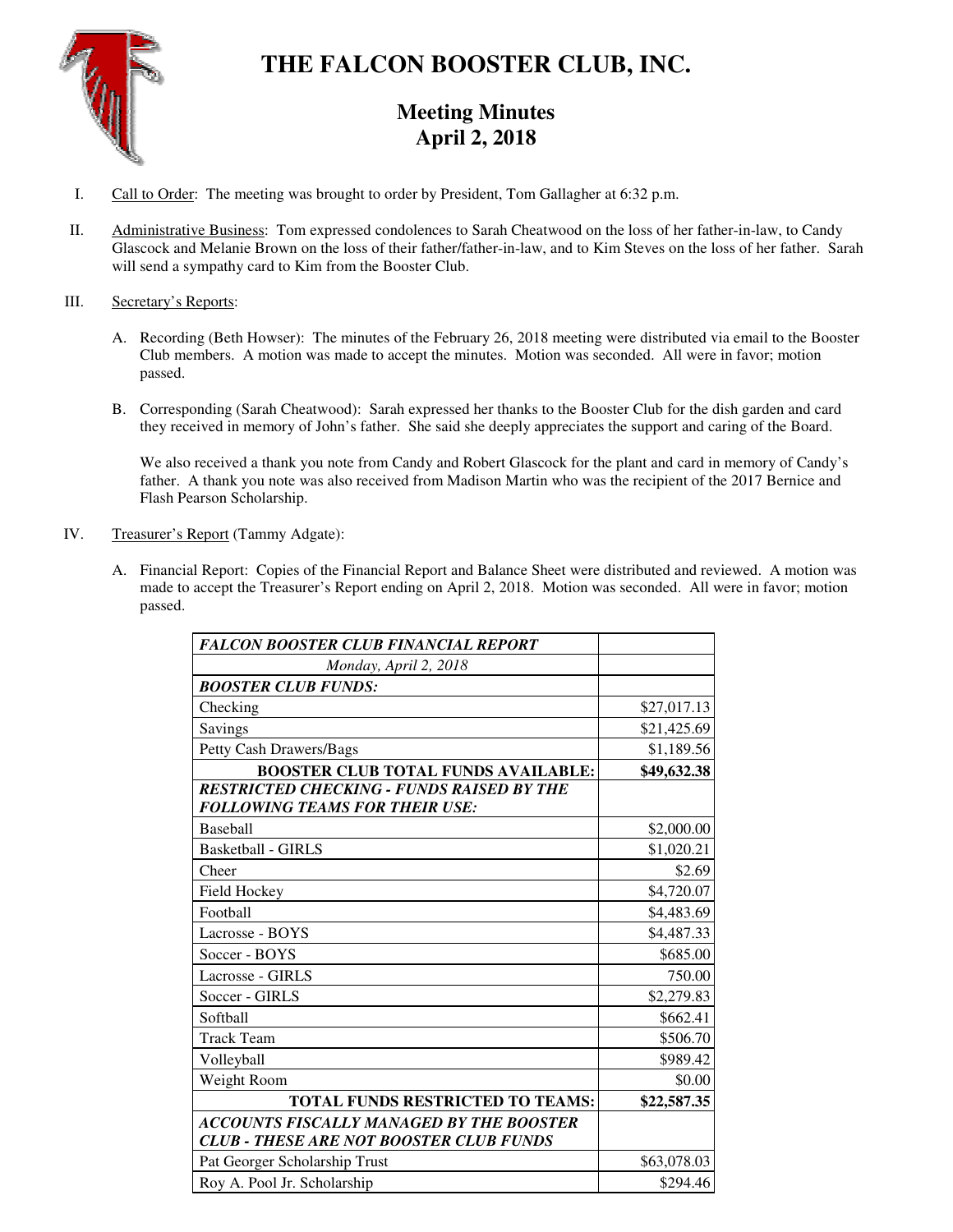### V. Committees:

- A. Committee Reports:
	- 1. Membership (Mary Kay Anderson): We currently show 103 members; 16 Board and 87 general members.
- B. Concessions:
	- 1. Tom reported that Beth Howser said that all has gone well with Baseball concession for the few games they've had so far.
- C. Committee Assignments (Tom Gallagher):
	- 1. Girls Lacrosse No one has stepped forward to open concessions for Girls Lacrosse. Tom will open concessions for their game on Wednesday, April 4.
- VI. Director of Student Activities:
	- A. Report (Mark Holmes, Activities Director): The Spring Sports Season has started but the weather is presenting problems. He is having trouble finding dates to reschedule games due to field availability. Softball did play 1 game over Spring Break and baseball played 4 games in a tournament.

Mr. Burton once again expressed his gratitude for all the Booster Club does for the athletes and athletic programs.

### VII. Old Business:

- A. Scholarships: Applications are due April 4, 2018. The Scholarship Committee will meet on April 11 to evaluate the applications and make selections.
- B. 10K Dinner/Dance/Auction April 14, 2018.
	- 1. Inventory/Purchases: Tammy Adgate will provide Sharion and Martha with the list of what was purchased last year so that they can purchase everything needed for the Dinner. Tom will take an inventory of what was leftover from last year and provide that to Tammy and Martha before they go shopping. Tablecloths will be ordered from Schenck Foods. Cathy Beaulieu will purchase the wine again and Steve Browning and Sarah Cheatwood will purchase the alcohol.
	- 2. Tickets: Laura Symanski is collecting the checks and stubs for the tickets that have been sold. There are still tickets available for purchase. If you have unsold tickets, please turn them in to Laura ASAP and if you know anyone who wants a ticket, please let Laura know.
	- 3. Silent Auction & Sponsors: Cissy Rice has contacted all the sports teams. It looks like we may have a team basket from every team. Rachelle Eicher is still receiving other items for the Silent Auction. The deadline for turning them in has been extended to this Friday, April 6. So far we have a commitment of \$4,250 for Sponsors. Rachelle is hoping to hit \$6,000 in sponsorship.
	- 4. Permits: As previously reported, we have received the ABC License. EMS and VDOT were contacted and we do not need a permit from them. The Sheriff's Office was contacted and originally said we were required to have 2 officers at \$40/hour. Tom spoke to Sgt. James Hartman and described in detail our event, noting that we have never been required to have coverage for our previous events, and Sgt. Hartman said we would not have to have them this year.
	- 5. Credit Card Payment: Everything is set up to collect Credit Card payments. We will use the Square App and same process as last year.
	- 6. Tables/Chairs from HS: The Fairgrounds only have tables and chairs for 240 people. We will need to bring over 24 tables and 160 chairs as needed.
	- 7. Insurance Policy/Check: Tom spoke with Carol with the Fairgrounds. She said that we can get in at 9:00 a.m. on Friday, April 13 to set up. We need to bring her a copy of our insurance policy and a check for the balance due when we meet her.
	- 8. Volunteers List: Tom reviewed the Volunteer List for the dinner.
- C. Spring Meet the Coaches Night: Was held Wednesday, February 28 at 7:00 p.m. Spirit wear was available for purchase.
- D. Winter Sports Awards Night: Was held Wednesday, March 7 at 6:30 p.m.
- E. Other: None